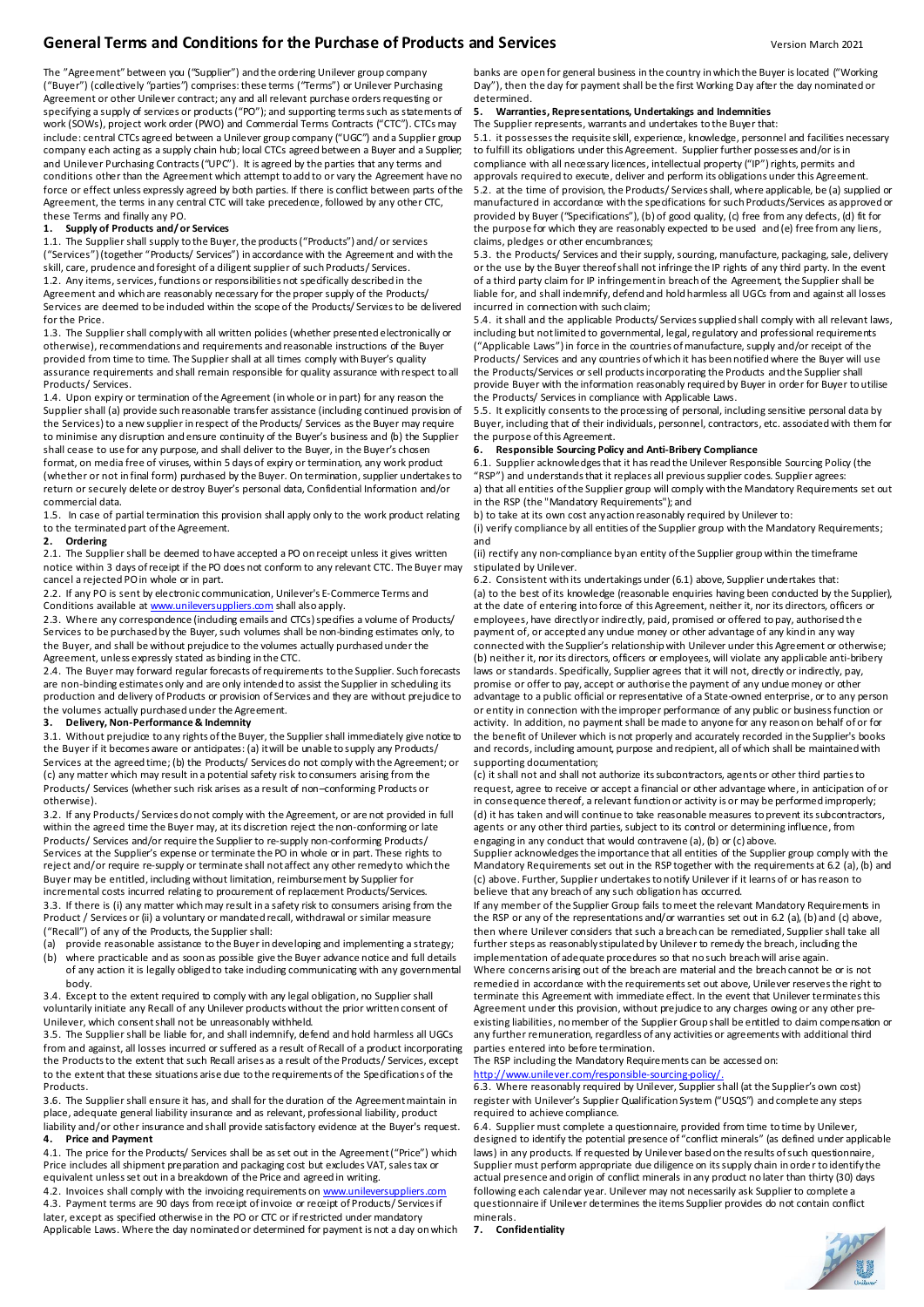7.1. The Buyer will disclose or make available to the Supplier information relating to Unilever group business or products ("Confidential Information"). The existence and content of these Terms and the Agreement are also Confidential Information.

7.2. The Supplier undertakes (a) to keep all Confidential Information strictly confidential and (b) not to use any Confidential Information for any purpose other than in complying with its obligations under the Agreement and (c) not to disclose any Confidential Information to any person other than its officers and employees, except to the extent it is necessary for the purpose of performing its obligations under the Agreement. The undertaking shall not apply to the extent Confidential Information is information in the public domain through no fault of the Supplier or the Supplier is required to disclose it by law. Any breach of the Supplier's obligations under this clause by its officers and employees shall be deemed to be a breach by the Supplier. Except to the extent required under Applicable Laws or necessary for the performance of remaining obligations under the Agreement, all Confidential Information shall be returned to the Buyer or, if requested, destroyed on termination or expiry of the Agreement.

#### **8. Intellectual Property Rights**

8.1. Each party shall remain the owner of all IP owned by it before the start of its relationship with the other party independently or created outside the scope of such relationship ("Background IP"). The Buyer shall remain the owner of IP, whether existing or future, relating to or created in the course of the Supplier's performance of its obligations under the Agreement and as such Supplier shall assign and shall procure that all third parties assign to the Buyer with full title guarantee, the IP rights in the deliverables, including any customisations to the Products/ Services, but excluding the Supplier's Background IP. Where assignment of title is not legally feasible, Supplier hereby grants and shall procure that all third parties grant to Unilever/Buyer, a world-wide, perpetual, irrevocable, non-exclusive, assignable, royalty-free licence (with full right to sublicense) to use, reproduce, exploit, modify, alter or integrate the Products/ Services without restriction. For all copyright work created under this Agreement, Supplier shall complete and maintain a copyright record form containing all necessary information including the author, work, date and place. 8.2. Each Supplier shall permit the use of its and its affiliates' Background IP, to the extent reasonably necessary in order for any UGC and its respective suppliers, copackers and repackers to utilize customized IP owned or licensed by any UGC ("Unilever IP") under the Agreement to make, use, modify, incorporate, develop or supply the Products/ Services. 8.3. The Supplier a) shall supply all Products/ Servicesthat require Unilever IP exclusively for each Buyer and (b) shall not and shall procure that its affiliates do not supply such Products/ Services or any components that contain Unilever IP (or any products which embody any Unilever IP) to, or permit them to be provided, distributed or sold, directly or indirectly, to any person other than a UGC or a third party nominated by a UGC, including co-manufacturers, copackers and repackers ("Third Party"). No Supplier shall sell, market or distribute any lookalikes, counterfeit, defective or surplus products containing or embodying any Unilever IP. 8.4. The Supplier shall ensure all defective, obsolete or excess materials containing Unilever P are rendered unsuitable for usage. The Supplier shall provide evidence of compliance with this

#### provision to Buyer when required.<br>9 Data Protection and Privacy **9. Data Protection and Privacy**

9.1. A reference to UGC in this clause means UGC or the Buyer that is the Controller of the relevant Personal Data for the particular Processing.

9.2. For the Services, the Supplier is a Processor acting only on UGC's documented instructions. The context for and purposes of Processing UPD is the Supplier's provision of the Services under this Agreement. It will include all Processing activities required to perform the Services, will relate to various categories of Personal Data (which may include personal and contact details, employment information, marketing information, financial or payment details) and will affect Data Subjects (which may include UGC employees and staff, customer and clients), as more particularly recorded by the parties. No special categories of Personal Data will be Processed without UGC's prior written approval. UPD shall be Processed for the Agreement duration and following termination or expiry as required to comply with the deletion/return obligations below.

9.3. The parties may, individually as separate Controllers, need to Process Personal Data of each other's representatives. The Supplier may also Process UPD for the purposes of providing the Services as a separate Controller in some respects, as agreed in writing by the parties. 9.4. The Supplier will only Process UPD in accordance with this Agreement as necessary to provide the Services to UGC.

9.5. The Supplier shall: (i) comply with and process all UPD in accordance with applicable Data Protection Laws and in accordance with Annex C - Data Privacy herein; (ii) co-operate and assist UGC with any data protection impact assessments and consultations with (or notifications to) or responding to questions from or investigations by regulators or supervisory authorities; and (iii) promptly inform UGC if any of its instructions infringe Data Protection Laws.

9.6. The Supplier shall ensure that its personnel are subject to an appropriate contractual or statutory duty of confidentiality in relation to the UPD.

9.7. Supplier personnel shall cease Processing UPD when it is no longer necessary to do so to provide the Services or earlier within 15 business days of UGC's instruction to do so unless it is subject to a legal obligation to retain the UPD. At UGC's option, the Supplier shall securely delete or return that data and shall certify to UGC in writing that it (including its group companies) and each subcontractor has done so.

9.8. If the Supplier receives any complaints, claims or requests in relation to Processing of UPD (particularly those relating to the exercise of Data Subject rights), it shall, without undue delay, forward such to UGC and cooperate and assist UGC with responding to such as directed by UGC.

9.9. The Supplier warrants it has implemented and shall maintain appropriate technical and organisational measures to protect UPD against a Personal Data Breach, which shall at all times satisfy, at a minimum, the standards required by Data Protection Laws.

9.10.If the Supplier becomes aware of any Personal Data Breach, it shall without undue delay (and in any event within 24 hours) notify UGC, investigate the Personal Data Breach, remediate/mitigate any damage and prevent re-occurrence (providing UGC with detailed related information throughout), and cooperate in informing the relevant supervisory authorities or affected Data Subjects.

9.11.The Supplier may appoint sub-processors or allow its group companies to Process UPD. The Supplier shall notify UGC before the appointment of a new or replacement sub-processor and shall provide UGC with a reasonable period of time to object to the appointment or replacement of any such sub-processor. The Supplier shall use its reasonable endeavours to respond to any objection raised by UGC including, if UGC's objection cannot be adequately addressed, the appointment of an alternative sub-processor.

9.12.Supplier shall ensure subcontractors are contractually bound to the same obligations as contained in this Agreement and shall remain fully liable to UGC for a subcontractor's performance, as well as for any of its acts or omissions relating to its Processing of Personal Data.

9.13.The Supplier (or any subcontractor) shall only transfer UPD from the UK/EEA to a country outside the EEA or an international organisation where such transfer has been approved in writing by UGC, is subject to appropriate safeguards, and otherwise complies with Data Protection Laws.

9.14.The Supplier shall maintain complete and accurate records and information to demonstrate its compliance with this clause 9 (promptly providing these to UGC on request) and allow for audits by UGC or its designated representatives.

9.15.The Supplier understands and explicitly consents that the Buyer may collect and process personal data, including that of individuals, personnel, contractors, etc. associated with them, for the purpose of this Agreement, including but not limited to performance of the obligations/services by either Parties and mutual business interests in furtherance of the Agreement.

#### **10. Records, Business Continuity**

10.1.The Supplier shall keep appropriate records (including in respect of ingredients, components and quality control of Products) for no less than: 5 years; or 7 years for financial information. The Supplier shall at all times upon reasonable notice, allow the Buyer to enter, access, inspect and audit (i) all information, documentation and records related to the Products/ Services, and (ii) the location, equipment, stocks, methods used and performance by the Supplier in the preparation, manufacture, packaging, storage, handling and supply of the Products/ Services.

10.2.The Supplier shall reliably back up all data provided, used or generated in connection with the Products/Services (with respect to electronic data, in encrypted form of no less than 256 bit key strength) and shall otherwise establish and maintain adequate organisational and technical safeguards against the destruction, theft, use, disclosure or loss of such data in the possession or control of the Supplier.

10.3.The Supplier must manage the security of their systems with respect to identifying and resolving security weaknesses and limiting access to systems/data to authorised individuals. **11. Term and Termination**

#### 11.1.The Agreement shall apply until the expiry or termination of all relevant periods or fulfilment of relevant volumes specified in any part of the Agreement.

11.2.The Agreement may be terminated earlier in whole or part by the Buyer without any penalty or further obligation or liability:

- a) on 10 days' written notice in the event of material breach of this Agreement by the Supplier or breach by the Supplier of more than 20% of the number of POs submitted by the Buyer in any preceding 3 month period;
- on no less than 7 days' written notice where there is material or deliberate or persistent non-compliance with clause 6.1;
- c) on giving notice in the event of a Force Majeure Event affecting the Supplier which continues for more than 10 days;
- d) for convenience on 30 days' written notice (subject to mandatory local laws requiring a longer notice period); or
- e) immediately or at a later specified date if the Supplier becomes insolvent or enters into administration or is unable to pay its debts as they fall due or threatens to do any of the foregoing or the equivalent.

11.3.Any individual PO under this Agreement may be terminated earlier by the Supplier on giving 30 days' notice where any invoiced and undisputed sums due under such PO, remain unpaid for a period of 60 days after the applicable due date provided such notice states that a failure to pay within 30 days will result in the termination of that PO.

11.4.Expiry or termination of the Agreement (in whole or part) shall not affect clauses 1.4, 3.3, 3.4, 3.5, 3.6, 5, 7, 8, 9.1, 10.4, 11, 12 Annex A 2 or any clause expressed or designed to survive expiry or termination.

#### **12. Miscellaneous**

12.1.References to "Unilever" or "Unilever group" mean Unilever PLC, Unilever N.V. and any company or partnership from time to time in which either or both directly or indirectly owns or controls the voting rights attached to not less than 50% of the issued ordinary share capital, or controls directly or indirectly the appointment of a majority of the board.

12.2.The Buyer may assign the Agreement in part or in full to another UGC or, in the event of an acquisition of Buyer's business to which the Agreement relates, to the purchaser of such business. Otherwise, no party shall without the prior written consent of the other assign (including by operation of law) or otherwise dispose of the Agreement in whole or part or subcontract any duties or obligations under the Agreement to any third party.

12.3.In respect of any payment to the Supplier, the Buyer may at any time, without notice to the Supplier, deduct or set off any sum payable by the Supplier to the Buyer.

12.4.No delay or failure to exercise by any party any of its rights, powers or remedies under or in connection with the Agreement shall operate as a waiver of that right, power or remedy. No amendment or variation to any part of the Agreement or any waiver or release of any right, power or remedy of a party shall be of any effect unless it is agreed in writing (excluding email) by each party.

12.5.The Supplier is an independent contractor engaged by the Buyer to supply the Products/ Services. Nothing in the Agreement shall make the Supplier the legal representative or agent of (or be in partnership with) the Buyer nor shall any of them have the right or authority to assume, create or incur any liability or obligation of any kind, express or implied, against, in the name of or on behalf of, the Buyer.

12.6.The Supplier is and remains responsible for its employees, subcontractors, agents and representatives. The Supplier is not relieved of liability for and no obligations in relation to these persons pass to the Buyer or any UGC as a result of the Agreement.

12.7.Supplier hereby transfers, conveys and assigns to Buyer all right, title and interest in and to all claims and/or causes of action that Supplier may have under the antitrust or competition laws of any applicable jurisdiction arising out of or relating to Supplier's purchases of any item that was, is or will be supplied by Supplier to Buyer. Upon request by Buyer, Supplier shall promptly execute assignments of claims or causes of action to evidence the foregoing assignment.

12.8.No one other than a party to the Agreement, their successors and permitted assignees and UGCs upon whom the Agreement confers a benefit shall have any right to enforce any of its terms.

12.9.If any party is as a result of an event beyond its reasonable control unable to perform all or any part of its obligations under the Agreement (and such an event shall include being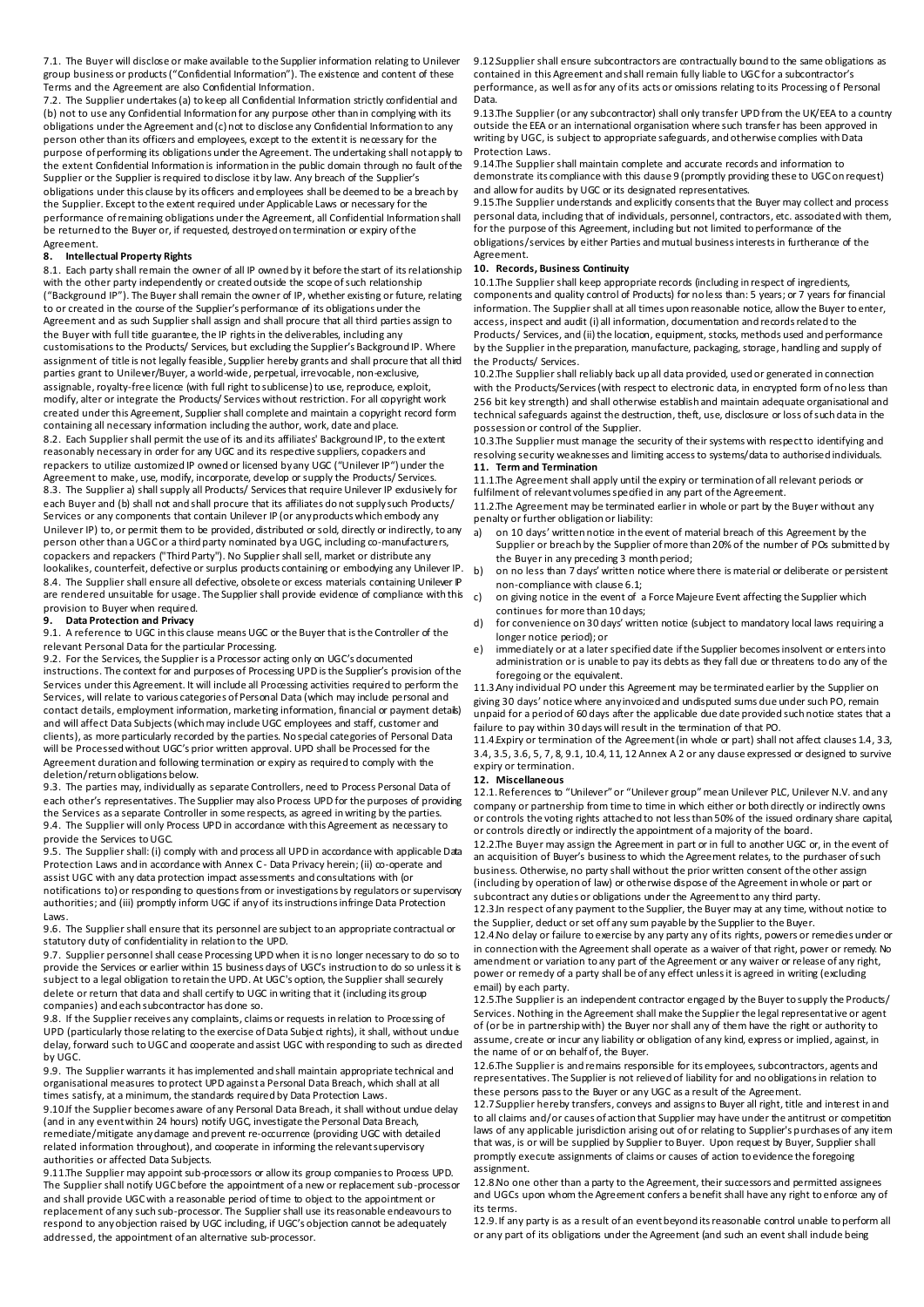unable to, in relation to the Buyer, receive, accept or use Products) ("Force Majeure Event"), then the party suffering such disability shall be excused from such performance for as long as and to the extent that such inability continues, provided it complies with this clause. The party disabled by a Force Majeure Event shall use all reasonable endeavours to mitigate the effect of the Force Majeure Event in the best possible way. Failure of mechanical equipment, computer hardware and/or telecommunications equipment, failure of software, power outages, changes in economic conditions, costs and/or delivery of raw materials, and strike and other labour dispute of any Supplier's representatives (or its affiliates or their representatives) shall not be a Force Majeure Event of the Supplier.

12.10. If any provision or part of any provision of the Agreement is or becomes illegal, invalid or unenforceable in any respect under any applicable law, the remaining parts of that provision or of the Agreement shall not in any way be affected. The parties agree to modify or attempt to substitute for any illegal, invalid or unenforceable provision a legal, valid or enforceable provision in order to achieve to the greatest extent possible the same effect. 12.11. If where the Supplier is based the official language is not English, the parties may agree to append to the Agreement (or part) a translation of the Agreement (or part) in the local language. In the event of any conflict between the English and the local language version of the Agreement (or part), the parties agree that the English version shall prevail. **13. Laws and Jurisdiction**

13.1.Unless otherwise specified in a CTC, the Agreement is governed by and construed in accordance with the laws of the following countries and their courts shall have exclusive jurisdiction to settle any dispute which arises under or in connection with the Agreement. Where the Buyer is Unilever Supply Chain Company AG, Unilever Business and Marketing Support AG or Unilever Americas Supply Chain Company AG, the applicable law and jurisdiction is English. Where the Buyer is Unilever Asia Private Limited, the applicable law and jurisdiction is Singapore. In all other cases, the applicable law and jurisdiction is that where Buyer is incorporated or formed. The application of the 1980 Vienna Convention on the International Sale of Goods is excluded.

#### **Annex A - Specific provisions for the supply of Products**

These clauses apply to the extent the Supplier supplies Products.<br>1. The Products will be delivered in accordance with the detail

- **1.** The Products will be delivered in accordance with the details provided in the CTC or PO or other agreed written instructions. Save as otherwise provided, title and risk shall pass to the Buyer on delivery. Delivery terms shall be interpreted in accordance with the current edition of Incoterms at the time the PO is issued. Each shipment of Products will be accompanied by all documentation required under Applicable Laws.
- **2.** The Supplier shall: (a) only supply Products from a location approved by the Buyer; (b) at its expense, ensure full traceability of Products, ingredients and components; (c) keep and provide to Buyer on request a reasonable number of samples of the Products, ingredients and components. This clause shall survive expiry or termination.
- **3.** No Supplier shall without the Buyer's prior written consent (a) change the ingredients or components (including feedstock and raw materials) used to produce the Products, Specifications, manufacturing process, approved plant or agreed delivery method, or (b) implement any changes which alter any of the Products in such a way that is not acceptable to the Buyer's technical clearance process, even if the Products are still within the Specifications.
- **4.** The Supplier acknowledges that it is aware that it is not usual practice for the Buyer to inspect any Products on delivery as the Buyer relies on the Supplier's quality assurance and no Buyer shall be under any obligation to do so. All removal, destruction, storage and other costs relating to or arising out of defective or non-conforming Products shall be at the Supplier's cost and responsibility.
- **5.** If the Buyer appoints a Third Party to manufacture or process finished products for purchase by a UGC, then Buyer may require a Supplier to make an offer (or procure that an offer is made) on substantially the same terms as those set out in the Agreement for the sale and supply by the Supplier of the Products to the Third Party for the manufacture of such finished products only. If any Products are so sold to the Third Party, such supply shall be a contractual arrangement between only the Third Party and the Supplier and no UGC shall be party to or have any liability for payment of such Products.
- **6.** Unless otherwise agreed Supplier shall ensure that: (i) the Products are prepared for shipment so as to prevent damage, contamination or deterioration to the Products; (ii) packaging shall not be assembled using either rivets, steel-staples or steel wire; (iii) palletised deliveries shall be stacked neatly with no overhang; (iv) pallets shall be stable and protected with an impermeable wrap covering the entire pallet load; and (v) the Products shall be transported in clean, hygienic, physically sound conditions.

#### **Annex B - Country specific provisions**

You must comply with the requirements set forth in the Country Specific Clauses Exhibit at  $www.unilever.com/countvspecificclauses/$  that apply to certain of our transactions when goods or services are provided to members of the Unilever Group in the countries noted. We may amend this exhibit from time to time to reflect any changes required by law. If we do so, we will post the amended exhibit at

<https://www.unilever.com/countryspecificclauses/> inform you and provide you with a reasonable compliance period if permitted by applicable law.

### **Annex C – Data Privacy**

# **1. Definitions and Interpretation**<br>**1.1.** In this, unless otherwise define

- In this, unless otherwise defined herein, capitalized terms and expressions shall have the following meaning:
	- 1.1.1. "Controller" means the Unilever party which determines (individually or jointly or in common with others) the purposes for which and the manner in which any Personal Data are or will be Processed;
	- 1.1.2. "Data Protection Laws" means the data protection or privacy laws of India or as applicable considering the nature of processing of Personal data;
	- 1.1.3. "Data Protection Losses" means all liabilities and amounts, including all: (i) costs (including legal costs), claims, demands, actions, settlements, losses and damages; (ii) regulatory fines, penalties and Data Subject compensation; and (iii) costs of rectification or restoration of Unilever Personal Data;
	- 1.1.4. "Data Transfer" means:
		- 1.1.4.1. a transfer of Personal Data between Unilever and the Processor; or 1.1.4.2. an onward transfer of Personal Data from the Processor to a Sub-Processor, in each case, where such transfer would be provided by Data Protection Laws (or per the written contract put in place to address any data transfer restrictions placed by Data Protection Laws);
	- 1.1.5. "Processor" means a person who Processes Personal Data on behalf of the Controller, or as otherwise defined under Data Protection Laws; and
- 1.1.6. "Sub-Processor" means any person appointed by or on behalf of the Processor upon the written approval of Unilever, to process Personal Data on behalf of the Parties in connection with the Agreement.
- 1.1.7. "UPD" means Personal Data provided or made available to Supplier by (or collected or created for) UGC or a Buyer in connection with this Agreement.
- 1.2. The terms "Data Subject", "Personal Data", "Personal Data Breach", "Process(ing)" and "Supervisory Authority" shall have the same meaning as in the Data Protection Laws, and their cognate terms shall be construed accordingly.

## **2. Processing of Personal Data**

- 2.1. The Parties acknowledge that the Company is a Processor of the Personal Data and that each Party shall comply with their respective obligations under the Data Protection Laws.
- 2.2. In processing Personal Data, the Processor shall not Process Personal Data other than as set out in this Annex and per Unilever's written instructions shared from time to time.
- 2.3. Unilever shall instruct the Processor through written instructions shared from time to time, the modalities of Processing Personal Data.
- 2.4. Company shall indemnify Unilever on demand and shall at all times keep Unilever indemnified in respect of all Data Protection Losses suffered or incurred by Unilever, its agents or a Unilever Group Company, arising directly or indirectly from or in connection with:
	- 2.4.1. any breach by Company of its obligations under Data Protection Laws or its obligations under this Annex; or
	- 2.4.2. the Company (or any person acting on its behalf) acting outside or contrary to the lawful Processing instructions of the Unilever in respect of the Processing of Unilever Personal Data.

Any financial caps on liability set out elsewhere in the Agreement shall not apply to this indemnity.

- 2.5. The Processor shall not transfer the Personal Data or any derived information generated while Processing such Personal Data to any other person or entity, without the express written authorization of Unilever.
- 2.6. Where the Processor collects any Personal Data on behalf of Unilever, it shall ensure that it is done in accordance with this Annex and Unilever's written instructions shared from time to time, after providing notice and obtaining consent, in accordance with such instructions and the Data Protection Laws.

## **3. Processor Personnel**

The Processor shall take reasonable steps to ensure that access to the Personal Data is strictly limited to those individuals who need to know / access the relevant Personal Data, as strictly necessary for the purposes of the Agreement. The Processor shall ensure compliance with Data Protection Laws in the context of that individual's duties to the Processor, ensuring that all such individuals are subject to confidentiality undertakings or professional or statutory obligations of confidentiality.

#### **4. Security**

4.1. The Processor shall use the appropriate technical and organizational security measures required by Unilever in accordance with Data Protection Laws.

## **5. Appointment of Sub-Processors**

- 5.1. The Processor shall not appoint (or disclose any Personal Data) to any Sub-Processor unless required and authorized in writing by Unilever. The list of authorized Sub-Processors, if any, are set out in Sub-Processor Annex of this Agreement.
- 5.2. Where Processor appoints Sub-Processors, it shall ensure that the Sub-Processors be contractually bound to the same obligations with respect to the Processing of Personal Data as to which Processor is bound by this Annex and Agreement relating to confidentiality, security, audit, transfer of data and otherwise, and Processor shall provide copies of documentation to evidence its compliance with this provision to Unilever on request.

#### **6. Data Subject Rights**

- 6.1. Taking into account the nature of the Processing, Processor shall assist Unilever by implementing appropriate technical and organizational measures, insofar as this is possible, for the fulfilment of Unilever's obligations, as reasonably understood by Unilever, to respond to requests to exercise Data Subject rights under the Data Protection Laws.
- 6.2. Processor shall:
	- 6.2.1. promptly notify Unilever if it receives a request from a Data Subject under any Data Protection Law in respect of Personal Data; and
	- 6.2.2. ensure that it does not respond to that request except on the written instructions of Unilever or as required by the Data Protection Laws to which the Processor is subject, in which case Processor shall to the extent permitted by the Data Protection law, inform Unilever of that legal requirement before the Processor responds to the request.

# **7. Personal Data Breach**

- Processor shall notify Unilever without undue delay upon Processor becoming aware of a Personal Data Breach affecting Personal Data, providing Unilever with sufficient information to allow Unilever to meet any obligations to report or inform Data Subjects of the Personal Data Breach as required by the Data Protection Laws.
- 7.2. Processor shall co-operate with Unilever and take reasonable commercial steps as are directed by Unilever to assist in the investigation, mitigation and remediation of each such Personal Data Breach.

#### **8. Data Protection Impact Assessment and Prior Consultation**

8.1. Processor shall provide reasonable assistance to Unilever with any data protection impact assessments, and prior consultations with Supervising Authorities or other competent data privacy authorities, which Unilever reasonably considers to be required under the provisions of the Data Protection Laws, in each case solely in relation to Processing of Personal Data by, and taking into account the nature of the Processing of the Personal Data available to, the Processor or Sub-Processor.

#### **9. Deletion or return of Unilever Personal Data**

- 9.1. Subject to this dause, the Processor shall promptly and in any event within ten (10) business days of the date of cessation of any services involving the Processing of Personal Data (the "Cessation Date"), delete and procure the deletion of all copies of those Personal Data.
- 9.2. Processor shall provide written certification to Unilever that it has fully complied with this clause within ten (10) business days of the Cessation Date.
- **10. Audit rights**
- 10.1. Subject to this dause, the Processor shall make available to Unilever upon reasonable